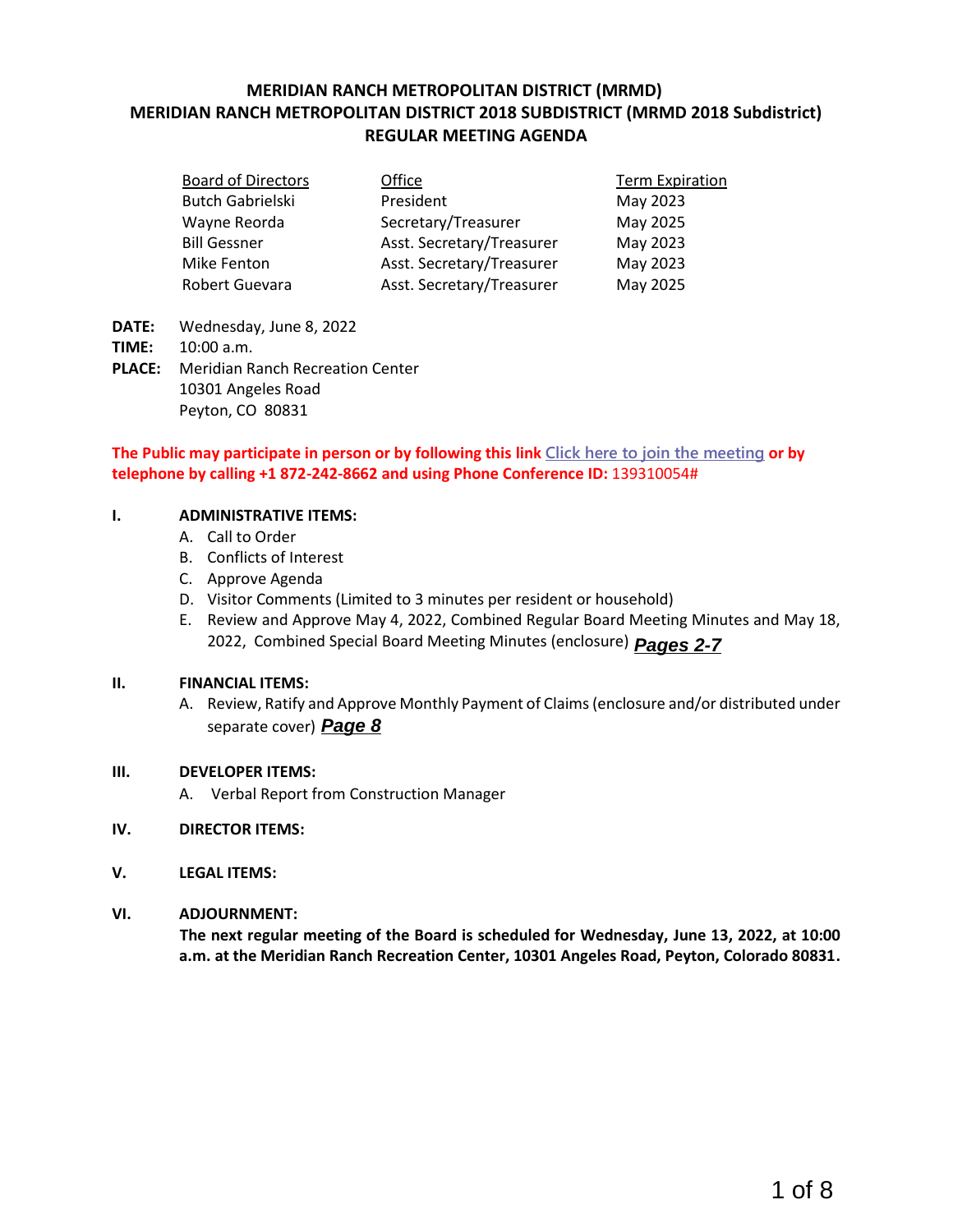## **RECORD OF PROCEEDINGS \_\_\_\_\_\_\_\_\_\_\_\_\_\_\_\_\_\_\_\_\_\_\_\_\_\_\_\_\_\_\_\_\_\_\_\_\_\_\_\_\_\_\_\_\_\_\_\_\_\_\_\_\_\_\_\_\_\_\_\_\_\_\_\_\_\_\_\_\_\_\_\_\_\_\_\_\_\_\_\_\_\_\_\_\_\_\_\_\_**

### **MINUTES OF THE COMBINED REGULAR MEETING OF THE BOARDS OF DIRECTORS OF THE MERIDIAN RANCH METROPOLITAN DISTRICT (MRMD) MERIDIAN SERVICE METROPOLITAN DISTRICT (MSMD) MERIDIAN RANCH METROPOLITAN DISTRICT 2018 SUBDISTRICT (MRMD 2018 Subdistrict)**

| Held:                    | May 4, 2022, 10:00 a.m., at the Meridian Ranch Recreation Center, 10301<br>Angeles Road, Peyton, Colorado 80831                               |
|--------------------------|-----------------------------------------------------------------------------------------------------------------------------------------------|
| Attendance:              | The following Directors were in attendance:                                                                                                   |
|                          | Butch Gabrielski, President<br>Wayne Reorda, Secretary/Treasurer<br>Bill Gessner, Asst. Secretary/Treasurer                                   |
|                          | Mike Fenton, Asst. Secretary/Treasurer                                                                                                        |
|                          | Tom Sauer, Asst. Secretary/Treasurer                                                                                                          |
|                          | Also present were:                                                                                                                            |
|                          | Jim Nikkel; Meridian Service Metro District                                                                                                   |
|                          | Jennette Coe; Meridian Service Metro District                                                                                                 |
|                          | Beth Aldrich; Meridian Service Metro District                                                                                                 |
|                          | Eileen Krauth; Meridian Service Metro District                                                                                                |
|                          | Braden McCrory; Meridian Service Metro District                                                                                               |
|                          | Ryan Kozlowski; Meridian Service Metro District                                                                                               |
|                          | Alecks Myszkowski; Meridian Service Metro District                                                                                            |
|                          | Tobi Bagley; Meridian Service Metro District                                                                                                  |
|                          | Ron Fano; Spencer Fane                                                                                                                        |
|                          | Tom Kerby; Tech Builders<br>Raul Guzman; Tech Builders (via teleconference)                                                                   |
|                          | Katya Arcia; CRS (via teleconference)                                                                                                         |
|                          | Terri Clauer; Resident                                                                                                                        |
|                          | Judy Taylor; Resident                                                                                                                         |
|                          | Henry Taylor; Resident                                                                                                                        |
|                          | Robert Guevara; Resident                                                                                                                      |
|                          | Annette Craft; Resident                                                                                                                       |
| <b>Call to Order</b>     | A quorum of the Board was present, and the Directors confirmed their<br>qualification to serve. The meeting was called to order at 10:00 a.m. |
| <b>Disclosure Matter</b> | Mr. Fano noted that written disclosures of the interests of all Directors have                                                                |

**Disclosure Matter** Mr. Fano noted that written disclosures of the interests of all Directors have been filed with the Secretary of State.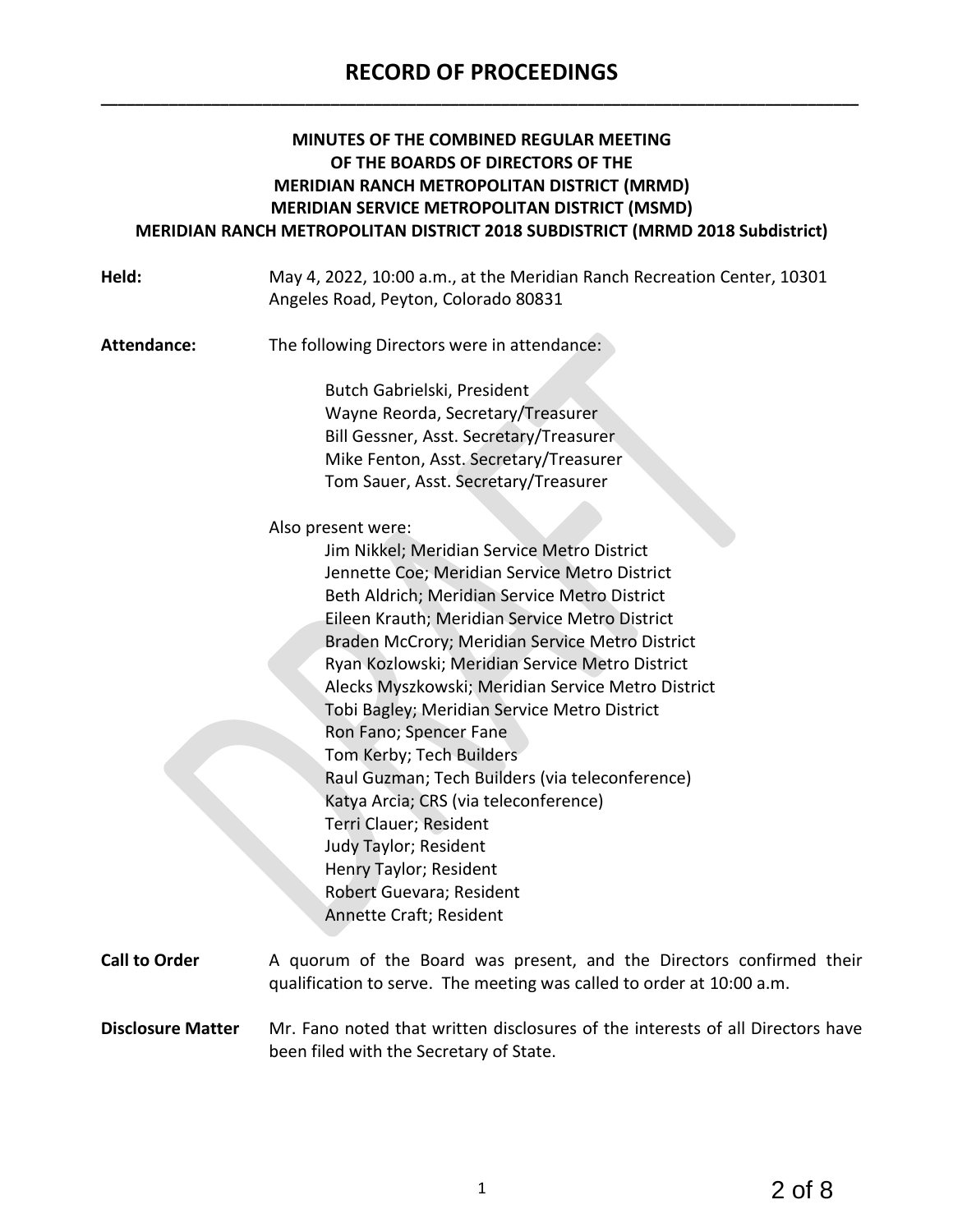**Approve Agenda** The Board reviewed the Agenda. A motion was made to approve the agenda. The motion was seconded and approved by unanimous vote of directors present.

**Visitor Comments** Annette Craft discussed her concerns about water conservation with respect to the Design Review Council's requirements for landscaping.

> Robert Guevara expressed his concerns about oversight of the DRCs and HOA; makeup of the Districts' Boards of Directors; and Districts' communication with residents.

- **Approve Minutes** The Board reviewed the April 6, 2022, Board Minutes and a motion was made, and seconded to approve the minutes as presented. The motion was approved by unanimous vote of directors present.
- **Financial Items** MSMD Cash Position Summary and Financial Statements: Ms. Coe reviewed the cash position summary and monthly financial reports for March 2022. A motion was made and seconded to accept the cash position summary and financial statements as presented. The motion was approved by unanimous vote of directors present.

Review 2022 Tap Fee Report: Ms. Coe reviewed the April 2022 Tap Fee Report with the Board for information only.

MRMD and MRMD 2018 Subdistrict Quarterly Cash Position Summary and Financial Statements: Ms. Arcia, with CRS, reviewed the cash position summary and first quarter financial reports. A motion was made and seconded to accept the cash position summary and financial statements as presented. The motion was approved by unanimous vote of directors present.

Approval of Payment of Claims: Ms. Coe reviewed the updated claims presented for approval at this meeting represented by check numbers:

MRMD: 02346-02353 totaling \$12,436.25

Interim: Bill.com payments for ratification totaling \$180,717.08

MSMD: Bill.com Payments totaling \$558,892.21

A motion was made and seconded to approve the MRMD payment of claims. The motion was approved by unanimous vote of directors present.

A motion was made and seconded to ratify approve the MSMD payment of claims. The motion approved by unanimous vote of directors present.

Receive Finance Committee Report: Ms. Coe noted the Finance Committee met on April 21, 2022 and gave a summary of the Finance Committee Report on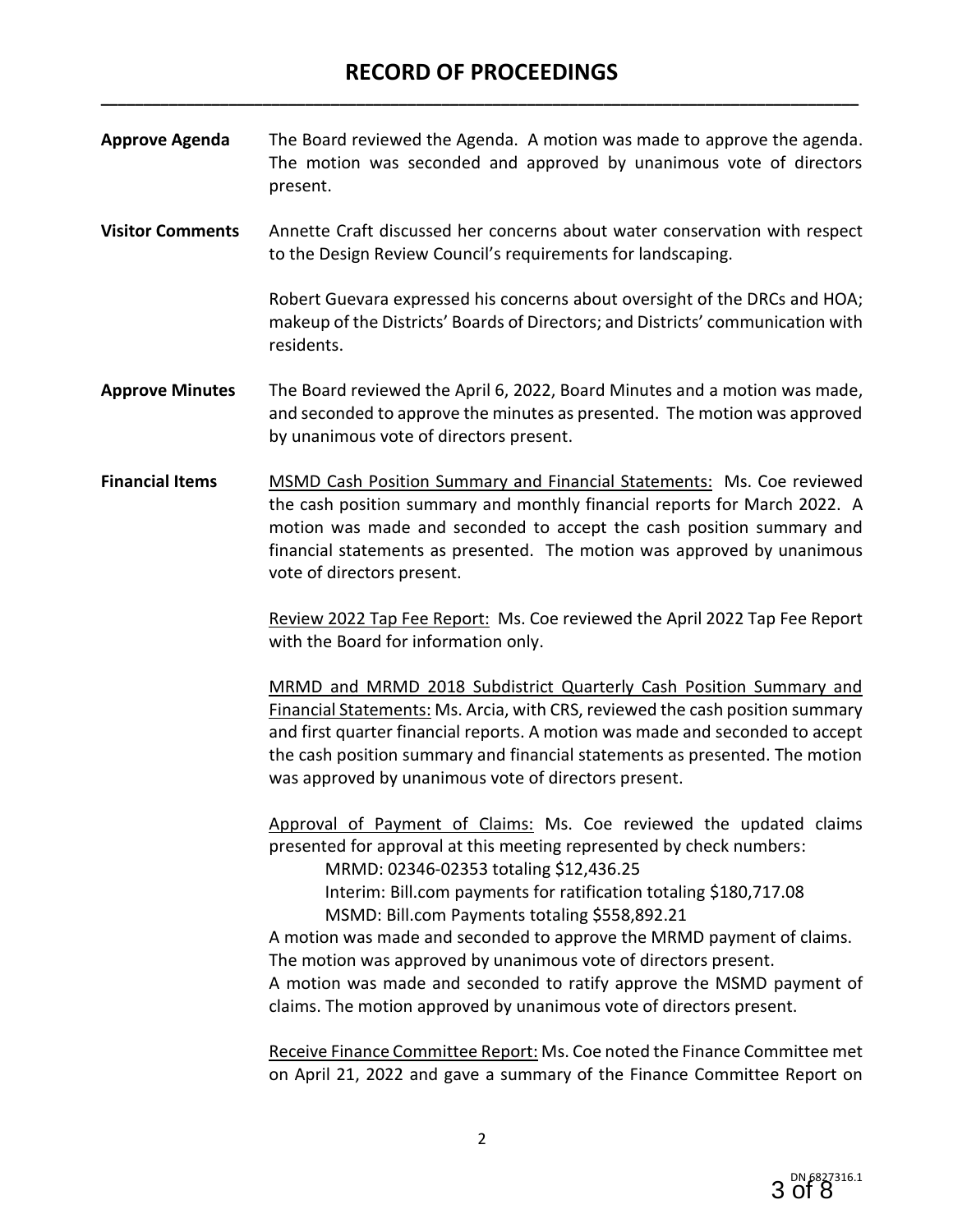page 18 of the board packet. The April Interim payments were reviewed and signed by Director Gabrielski and Director Sauer.

| <b>Operations &amp;</b>  |                                                                                                                                                                                                                                                                                                                                                                                                                                                                                                                                                                                                                                                                                                                                                                                                                                                                                                                                                                                                                                                                                                                                                                                                                                                                                                                              |
|--------------------------|------------------------------------------------------------------------------------------------------------------------------------------------------------------------------------------------------------------------------------------------------------------------------------------------------------------------------------------------------------------------------------------------------------------------------------------------------------------------------------------------------------------------------------------------------------------------------------------------------------------------------------------------------------------------------------------------------------------------------------------------------------------------------------------------------------------------------------------------------------------------------------------------------------------------------------------------------------------------------------------------------------------------------------------------------------------------------------------------------------------------------------------------------------------------------------------------------------------------------------------------------------------------------------------------------------------------------|
| <b>Engineering Items</b> | Information Items:                                                                                                                                                                                                                                                                                                                                                                                                                                                                                                                                                                                                                                                                                                                                                                                                                                                                                                                                                                                                                                                                                                                                                                                                                                                                                                           |
|                          | <b>MSMD Operations Reports:</b><br>Mr. McCrory presented the water, sewer, parks and grounds, and<br>drainage operation reports which included information from pages 19<br>and 20. Mr. McCrory also noted:<br>There were 34-meter sets and 39 sewer inspections in April.<br>$\circ$<br>Several employees are out for training.<br>$\circ$<br>Working on maintenance of the wells in preparation for<br>$\circ$<br>irrigation start up.<br>Mr. Myszkowski noted that irrigation checks are currently taking place<br>in preparation for spring startup, beginning with irrigation of turf areas<br>then moving on to drip irrigation to trees and shrubs. The Board briefly<br>discussed the possibility of future water restrictions given the dry<br>weather.<br>Mr. Kozlowski presented the Recreation Center Report to the Board,<br>which included information from pages 21-23 of the Board Packet. Mr.<br>Kozlowski also noted:<br>Mountain View Pools will perform the replastering of the<br>$\circ$<br>outdoor pool.<br>Residents have donated 250 pounds of food for the Fresh Start<br>$\circ$<br>Food Pantry.<br>There has been an ongoing problem with graffiti in the tunnel<br>$\circ$<br>next to the Recreation Center. Mr. Nikkel will discuss with staff<br>and bring some ideas to address the problem. |
|                          | Managers Verbal Report: Mr. Nikkel provided status reports on the following                                                                                                                                                                                                                                                                                                                                                                                                                                                                                                                                                                                                                                                                                                                                                                                                                                                                                                                                                                                                                                                                                                                                                                                                                                                  |
|                          | matters:                                                                                                                                                                                                                                                                                                                                                                                                                                                                                                                                                                                                                                                                                                                                                                                                                                                                                                                                                                                                                                                                                                                                                                                                                                                                                                                     |
|                          | Wells 7 and 8 have the transformer in place and will be ready for the                                                                                                                                                                                                                                                                                                                                                                                                                                                                                                                                                                                                                                                                                                                                                                                                                                                                                                                                                                                                                                                                                                                                                                                                                                                        |
|                          | summer.                                                                                                                                                                                                                                                                                                                                                                                                                                                                                                                                                                                                                                                                                                                                                                                                                                                                                                                                                                                                                                                                                                                                                                                                                                                                                                                      |
|                          | One full-time employee has resigned, and one new full-time employee                                                                                                                                                                                                                                                                                                                                                                                                                                                                                                                                                                                                                                                                                                                                                                                                                                                                                                                                                                                                                                                                                                                                                                                                                                                          |
|                          | has started work. One is currently onboarding, and staff are                                                                                                                                                                                                                                                                                                                                                                                                                                                                                                                                                                                                                                                                                                                                                                                                                                                                                                                                                                                                                                                                                                                                                                                                                                                                 |
|                          | interviewing a candidate for another position with the hope that the<br>District will soon be fully staffed.                                                                                                                                                                                                                                                                                                                                                                                                                                                                                                                                                                                                                                                                                                                                                                                                                                                                                                                                                                                                                                                                                                                                                                                                                 |
|                          | The TDS improvement project is on target and on budget.                                                                                                                                                                                                                                                                                                                                                                                                                                                                                                                                                                                                                                                                                                                                                                                                                                                                                                                                                                                                                                                                                                                                                                                                                                                                      |
|                          | e Deplecement Dlan has been submitted to the Ctate and the Ctate is                                                                                                                                                                                                                                                                                                                                                                                                                                                                                                                                                                                                                                                                                                                                                                                                                                                                                                                                                                                                                                                                                                                                                                                                                                                          |

• The Replacement Plan has been submitted to the State and the State is looking for a modeling expert who can review the model for the plan that is not conflicted.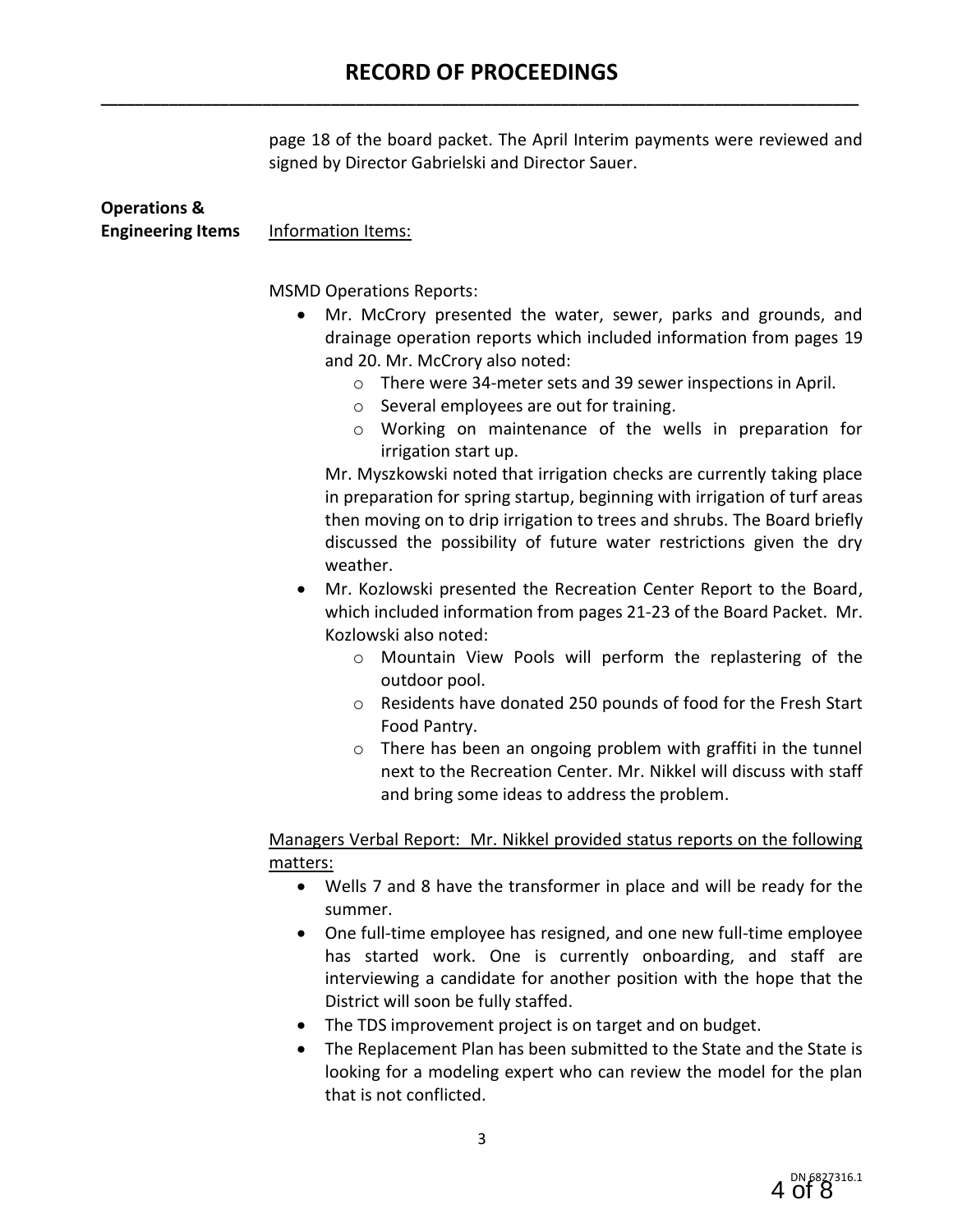## **RECORD OF PROCEEDINGS \_\_\_\_\_\_\_\_\_\_\_\_\_\_\_\_\_\_\_\_\_\_\_\_\_\_\_\_\_\_\_\_\_\_\_\_\_\_\_\_\_\_\_\_\_\_\_\_\_\_\_\_\_\_\_\_\_\_\_\_\_\_\_\_\_\_\_\_\_\_\_\_\_\_\_\_\_\_\_\_\_\_\_\_\_\_\_\_\_**

|                        | With the May 3 Board election completed, the Meridian Ranch Board<br>will soon have a new Director. There will be two administrative<br>resolutions at the next board meeting to reflect that separate board<br>meetings for MRMD and MSMD will be held going forward.                                                                                                                                                                                                                                                                                                                                                                                                                    |
|------------------------|-------------------------------------------------------------------------------------------------------------------------------------------------------------------------------------------------------------------------------------------------------------------------------------------------------------------------------------------------------------------------------------------------------------------------------------------------------------------------------------------------------------------------------------------------------------------------------------------------------------------------------------------------------------------------------------------|
| <b>Developer Items</b> | Mr. Guzman provided a verbal report to the Board on the status of Meridian<br>Ranch development activities.<br>Progress in Rolling Hill Ranch is slowing down due to material shortages<br>$\bullet$<br>and price increases.<br>RHR I is complete except for landscaping which is expected to be<br>$\bullet$<br>finished in 6 weeks.<br>Anticipate RHR II to have 244 lots ready by the end of June, with<br>٠<br>landscaping expected to be complete in 6 weeks.<br>The extension of Rex Road to the east of RHR III is planned to be<br>completed by the end of November. Irrigation and planting on the<br>south side of Rex Road scheduled to be complete by the end of the<br>year. |
| <b>Director Items</b>  | Director Gessner expressed disappointment with the Board election process<br>and a desire to improve communication for the next election. Mr. Nikkel will<br>set up a meeting with the designated election official to discuss.                                                                                                                                                                                                                                                                                                                                                                                                                                                           |
| <b>Legal Items</b>     | Briefing and discussion regarding the Colorado Family Leave Law (FAMLI) and<br>possible opt-out process.<br>The Board suggested we poll the employees to gauge the interest in<br>opting out of the program.<br>Board will revisit in August due to the ongoing development of<br>applicable regulations by the State concerning this new program.                                                                                                                                                                                                                                                                                                                                        |
| Adjournment            | There being no further business to come before the Board, the President<br>adjourned the meeting at 11:24 a.m.                                                                                                                                                                                                                                                                                                                                                                                                                                                                                                                                                                            |

The next regular meeting of the Boards is scheduled for June 8, 2022, at 10:00 a.m. at the Meridian Ranch Recreation Center, 10301 Angeles Road, Peyton, Colorado 80831.

Respectfully submitted,

Secretary for the Meeting

\_\_\_\_\_\_\_\_\_\_\_\_\_\_\_\_\_\_\_\_\_\_\_\_\_\_\_\_\_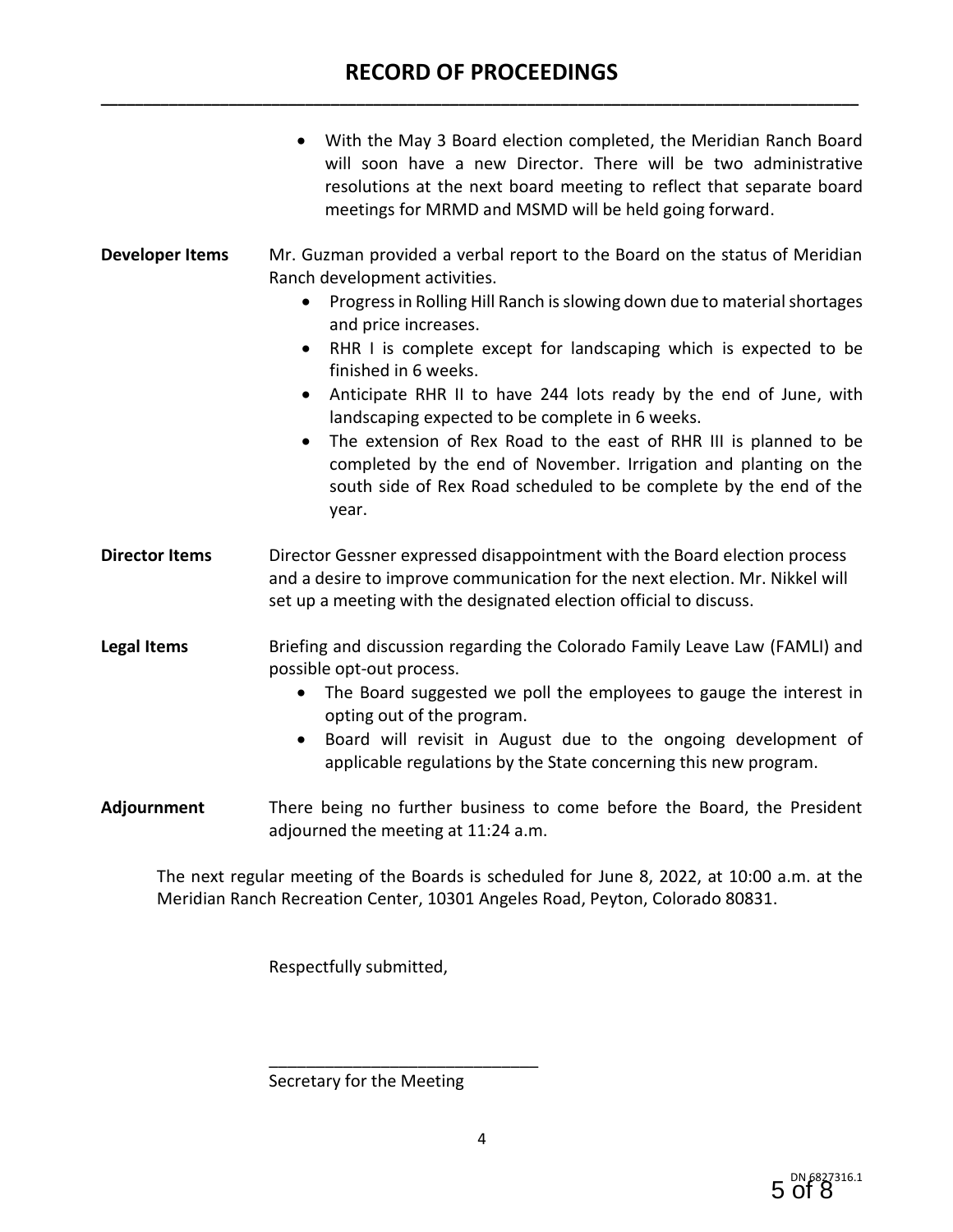## **RECORD OF PROCEEDINGS \_\_\_\_\_\_\_\_\_\_\_\_\_\_\_\_\_\_\_\_\_\_\_\_\_\_\_\_\_\_\_\_\_\_\_\_\_\_\_\_\_\_\_\_\_\_\_\_\_\_\_\_\_\_\_\_\_\_\_\_\_\_\_\_\_\_\_\_\_\_\_\_\_\_\_\_\_\_\_\_\_\_\_\_\_\_\_\_\_**

### **MINUTES OF THE COMBINED SPECIAL MEETING OF THE BOARDS OF DIRECTORS OF THE MERIDIAN RANCH METROPOLITAN DISTRICT (MRMD) MERIDIAN SERVICE METROPOLITAN DISTRICT (MSMD) MERIDIAN RANCH METROPOLITAN DISTRICT 2018 SUBDISTRICT (MRMD 2018 Subdistrict)**

**Held:** May 18, 2022, 10:00 a.m., via videoconference.

**Attendance:** The following Directors were in attendance:

Butch Gabrielski, President (via videoconference) Wayne Reorda, Secretary/Treasurer (via videoconference) Bill Gessner, Asst. Secretary/Treasurer (via videoconference) Mike Fenton, Asst. Secretary/Treasurer (via videoconference) Tom Sauer, Asst. Secretary/Treasurer (via videoconference)

Also present were:

Jim Nikkel; Meridian Service Metro District (via videoconference) Jennette Coe; Meridian Service Metro District (via videoconference) Beth Aldrich; Meridian Service Metro District (via videoconference) Eileen Krauth; Meridian Service Metro District (via videoconference) Ron Fano; Spencer Fane (via videoconference) Raul Guzman; Tech Builders (via videoconference) Robert Guevara; Resident (via videoconference)

**Call to Order** A quorum of the Board was present, and the Directors confirmed their qualification to serve. The meeting was called to order at 10:12 a.m.

**Conflicts of Interest** There were none.

**Approve Agenda** The Board reviewed the Agenda. A motion was made to approve the agenda. The motion was seconded and approved by unanimous vote of directors present.

**Visitor Comments** There were none.

**Action Items** Consider and approve assignment, assumption, and amendment of sanitary sewer service agreement between Sterling Ranch Metro District No. 1, Falcon Area Water and Wastewater Authority, and Meridian Service Metropolitan District. A motion was made, seconded and, following a roll call vote, the Board voted unanimously to approve the assignment, assumption, and amendment of sanitary sewer service agreement between Sterling Ranch Metro District No. 1,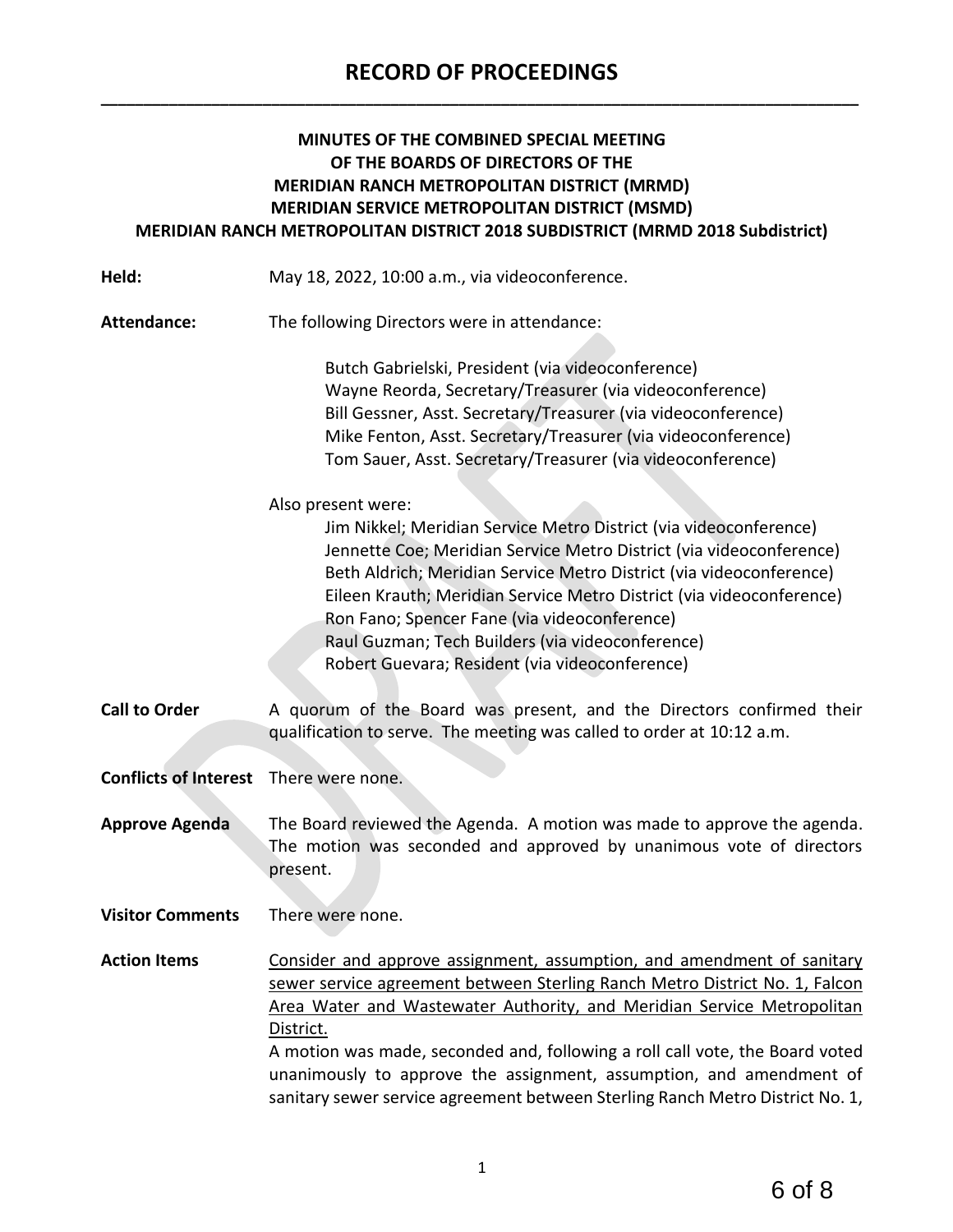Falcon Area Water and Wastewater Authority, and Meridian Service Metro District.

**Adjournment** There being no further business to come before the Board, the President adjourned the meeting at 10:17 a.m.

> The next regular meeting of the Boards is scheduled for June 8, 2022, at 10:00 a.m. at the Meridian Ranch Recreation Center, 10301 Angeles Road, Peyton, Colorado 80831.

Respectfully submitted,

Secretary for the Meeting

\_\_\_\_\_\_\_\_\_\_\_\_\_\_\_\_\_\_\_\_\_\_\_\_\_\_\_\_\_